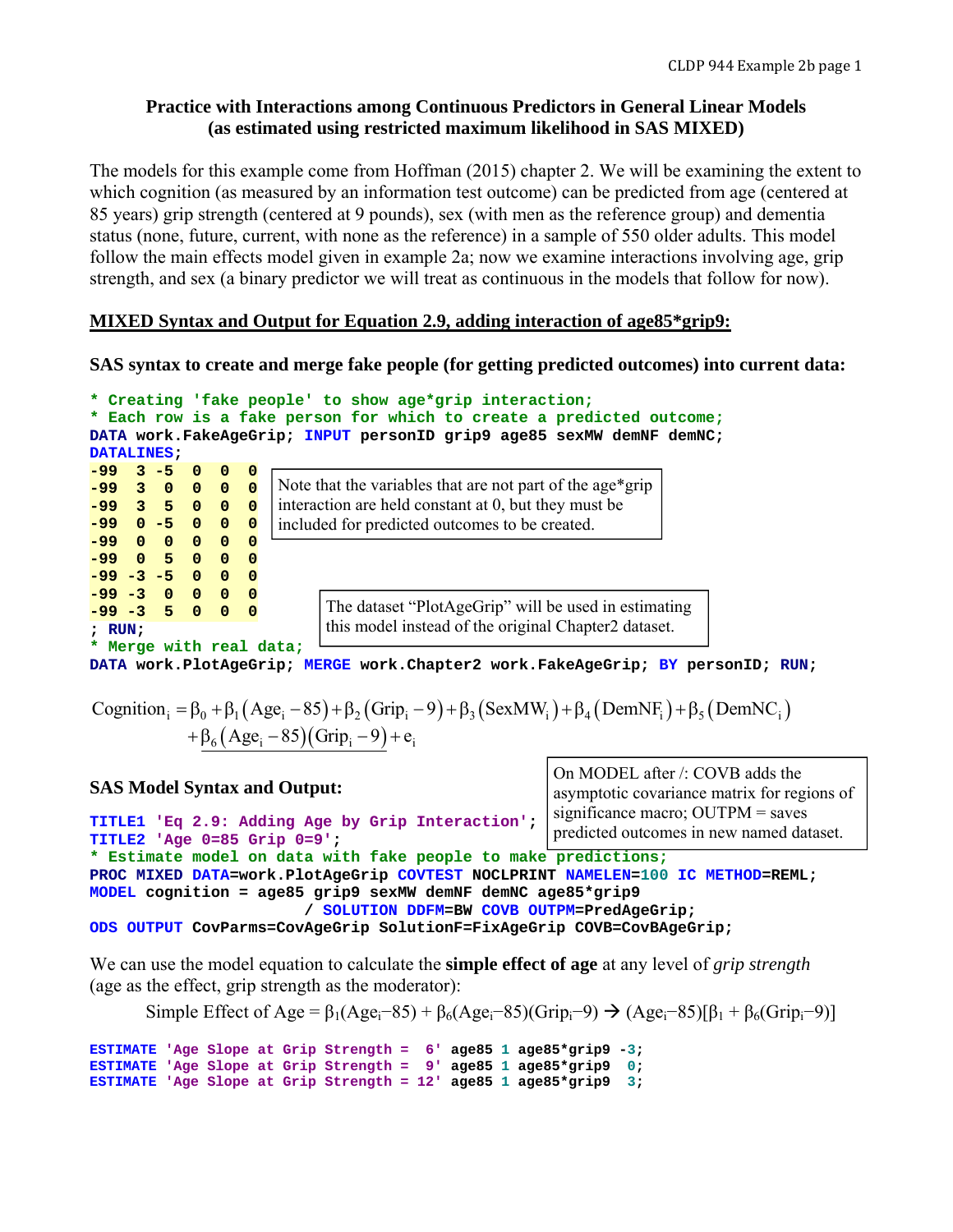Likewise, we can use the model equation to calculate the **simple effect of grip strength** at any level of *age* (grip strength as the effect, age as the moderator):

Simple Effect of Grip =  $\beta_2$ (Grip<sub>i</sub>-9) +  $\beta_6$ (Age<sub>i</sub>-85)(Grip<sub>i</sub>-9)  $\rightarrow$  (Grip<sub>i</sub>-9)[ $\beta_2$  +  $\beta_6$ (Age<sub>i</sub>-85)]

```
ESTIMATE 'Grip Strength Slope at Age = 80' grip9 1 age85*grip9 -5; 
ESTIMATE 'Grip Strength Slope at Age = 85' grip9 1 age85*grip9 0; 
ESTIMATE 'Grip Strength Slope at Age = 90' grip9 1 age85*grip9 5;
```
**The manual calculations to get predicted values for "fake people" with which to plot the age\*grip interaction are requested via the ESTIMATE statements below.** 

```
* If you are not using fake people, you have to write these to create predicted outcomes;
ESTIMATE 'Cognition at Grip = 12 Age = 80' intercept 1 age85 -5 grip9 3 age85*grip9 -15; 
ESTIMATE 'Cognition at Grip = 12 Age = 85' intercept 1 age85 0 grip9 3 age85*grip9
ESTIMATE 'Cognition at Grip = 12 Age = 90' intercept 1 age85 5 grip9 3 age85*grip9 15; 
ESTIMATE 'Cognition at Grip = 9 Age = 80' intercept 1 age85 -5 grip9 0 age85*grip9 0; 
ESTIMATE 'Cognition at Grip = 9 Age = 85' intercept 1 age85 0 grip9 0 age85*grip9 0; 
ESTIMATE 'Cognition at Grip = 9 Age = 90' intercept 1 age85 5 grip9 0 age85*grip9 0; 
ESTIMATE 'Cognition at Grip = 6 Age = 80' intercept 1 age85 -5 grip9 -3 age85*grip9 15; 
ESTIMATE 'Cognition at Grip = 6 Age = 85' intercept 1 age85 0 grip9 -3 age85*grip9 0; 
ESTIMATE 'Cognition at Grip = 6 Age = 90' intercept 1 age85 5 grip9 -3 age85*grip9 -15; 
RUN; TITLE1; TITLE2;
```

| Number of Observations          |     |                                                        |
|---------------------------------|-----|--------------------------------------------------------|
|                                 |     |                                                        |
| Number of Observations Read     | 559 | Note that it did not use our 9 fake people to estimate |
| Number of Observations Used     | 550 | the model (because they don't have outcomes).          |
| Number of Observations Not Used |     |                                                        |
|                                 |     |                                                        |

|          | Covariance Parameter Estimates |          |       |         |                                                              |
|----------|--------------------------------|----------|-------|---------|--------------------------------------------------------------|
|          |                                | Standard |       |         | This is the amount of residual variance remaining            |
| Cov Parm | Estimate                       | Error    | Value |         | $\frac{Pr}{\sim}$ after adding the new age*grip interaction. |
| Residual | 86.7615                        | 5.2655   | 16.48 | < 0.001 |                                                              |

Solution for Fixed Effects (values needed for regions of significance in bold)

|             |            | Standard |     |          |         |
|-------------|------------|----------|-----|----------|---------|
| Effect      | Estimate   | Error    | DF  | t Value  | Pr >  t |
| Intercept   | 29,4078    | 0.6949   | 543 | 42.32    | < 0.001 |
| age85       | $-0.3340$  | 0.1204   | 543 | $-2.77$  | 0.0057  |
| grip9       | 0.6194     | 0.1487   | 543 | 4.16     | < 0.001 |
| sexMW       | $-3.4556$  | 0.8873   | 543 | $-3.89$  | 0.0001  |
| demNF       | $-5.9225$  | 1.0136   | 543 | $-5.84$  | < 0.001 |
| demNC       | $-16,3004$ | 1.5125   | 543 | $-10.78$ | < 0.001 |
| age85*grip9 | 0.1230     | 0.04054  | 543 | 3.03     | 0.0025  |

## **Interpret these fixed effects:**

Intercept  $β_0 =$ 

Simple main effect of Age  $\beta_1$  =

Simple main effect of Grip Strength  $\beta_2$  =

Interpret Age by Grip Strength  $\beta_6 \rightarrow \text{Age}$  as Simple Effect, Grip as Moderator:

Interpret Age by Grip Strength  $\beta_6 \rightarrow$  Grip as Simple Effect, Age as Moderator: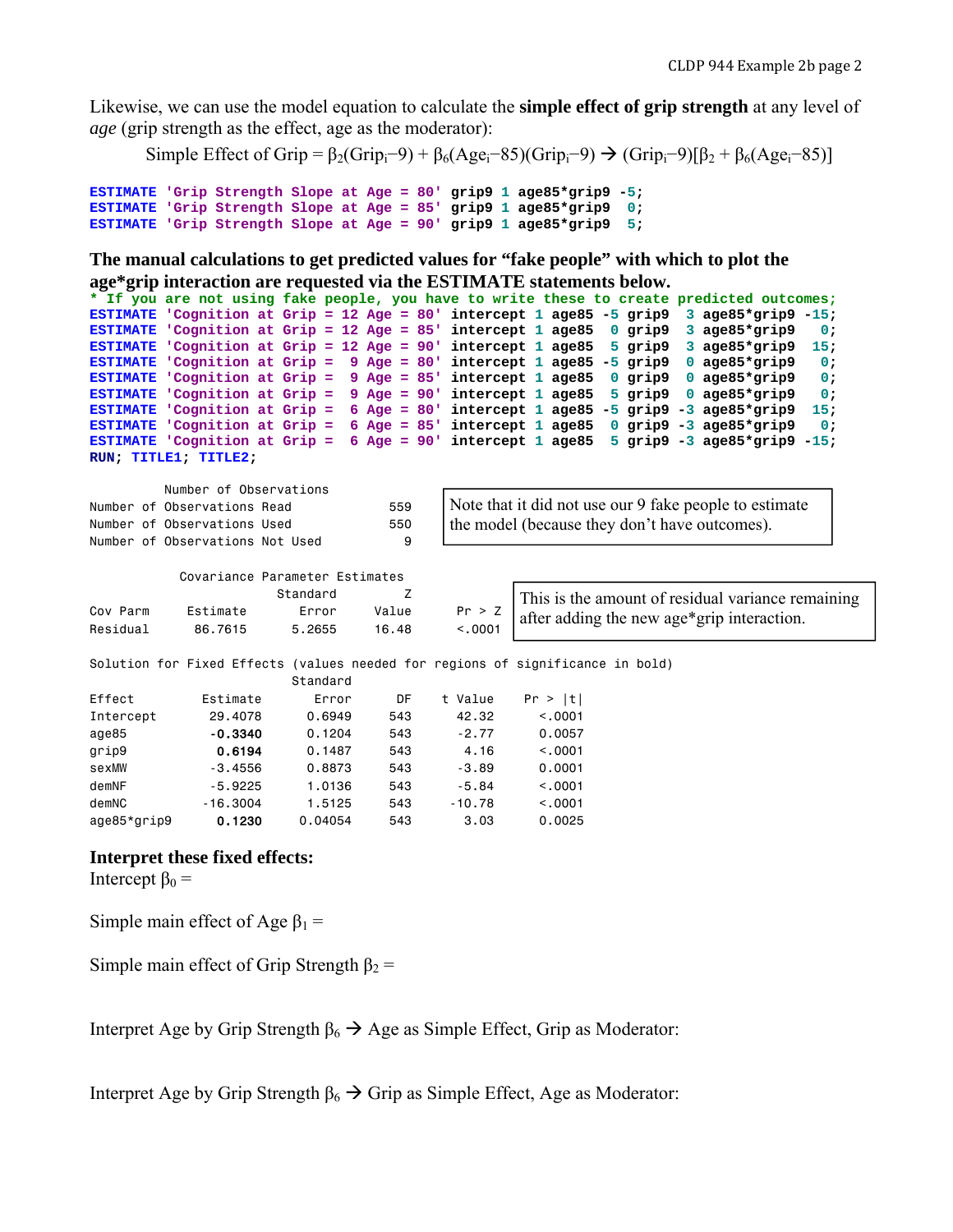|                                               | Estimates |          |     |         |         |
|-----------------------------------------------|-----------|----------|-----|---------|---------|
|                                               |           | Standard |     |         |         |
| Label                                         | Estimate  | Error    | DF  | t Value | Pr >  t |
| Age Slope at Grip Strength $=$<br>6           | $-0.7030$ | 0.1534   | 543 | $-4.58$ | < 0.001 |
| Age Slope at Grip Strength $=$<br>- 9         | $-0.3340$ | 0.1204   | 543 | $-2.77$ | 0.0057  |
| Age Slope at Grip Strength = $12$             | 0.03509   | 0.1872   | 543 | 0.19    | 0.8513  |
| Grip Strength Slope at Age = 80               | 0.004326  | 0.2473   | 543 | 0.02    | 0.9861  |
| Grip Strength Slope at Age = $85$             | 0.6194    | 0.1487   | 543 | 4.16    | < 0.001 |
| Grip Strength Slope at Age = $90$             | 1.2345    | 0.2554   | 543 | 4.83    | < 0.001 |
| Cognition at Grip = $12$ Age = 80             | 31,0906   | 1.0924   | 543 | 28.46   | < 0.001 |
| Cognition at Grip = $12$ Age = 85             | 31,2661   | 0.7053   | 543 | 44.33   | < 0.001 |
| Cognition at Grip = $12$ Age = 90             | 31,4415   | 1.2462   | 543 | 25.23   | < 0.001 |
| Cognition at Grip $=$<br>$9 \text{ Age} = 80$ | 31,0776   | 0.9168   | 543 | 33.90   | < 0.001 |
| Cognition at Grip $=$<br>$9 \text{ Age} = 85$ | 29,4078   | 0.6949   | 543 | 42.32   | < 0.001 |
| Cognition at Grip $=$<br>$9 \text{ Age} = 90$ | 27,7380   | 0.9217   | 543 | 30.09   | < 0.001 |
| Cognition at Grip $=$<br>6 Age = $80$         | 31,0646   | 1.2605   | 543 | 24,65   | < 0.001 |
| Cognition at Grip $=$<br>6 Age = $85$         | 27.5495   | 0.9309   | 543 | 29,60   | < 0.001 |
| Cognition at Grip $=$<br>6 Age = $90$         | 24,0345   | 1.1491   | 543 | 20.92   | < 0.001 |

**\* Subset predicted outcomes data to fake people; DATA work.PredAgeGrip; SET work.PredAgeGrip; WHERE PersonID=-99; RUN; TITLE9 'Predicted Outcomes for Fake People'; PROC PRINT NOOBS DATA=work.PredAgeGrip; VAR age85 grip9 sexMW demNF demNC pred; RUN;** 

|       |       | Predicted Outcomes for Fake People |     |     |         |
|-------|-------|------------------------------------|-----|-----|---------|
|       |       |                                    | dem | dem |         |
| age85 | grip9 | sexmw                              | ΝF  | ΝC  | Pred    |
| $-5$  | з     | Ω                                  | 0   | 0   | 31.0906 |
| 0     | 3     | O                                  | 0   | o   | 31.2661 |
| 5     | 3     | 0                                  | 0   | o   | 31.4415 |
| - 5   | 0     | 0                                  | 0   | 0   | 31.0776 |
| 0     | 0     | 0                                  | 0   | 0   | 29.4078 |
| 5     | 0     | 0                                  | 0   | 0   | 27.7380 |
| - 5   | -3    | O                                  | 0   | o   | 31.0646 |
| 0     | -3    | 0                                  | ŋ   | n   | 27.5495 |
| 5     | -3    |                                    |     |     | 24.0345 |

This printout of the fake cases only is from the "PlotAgeGrip" dataset in SAS (as given by the OUTPM= option) in which the "pred" column is named by default.

## **From plotting predicted outcomes in excel:**

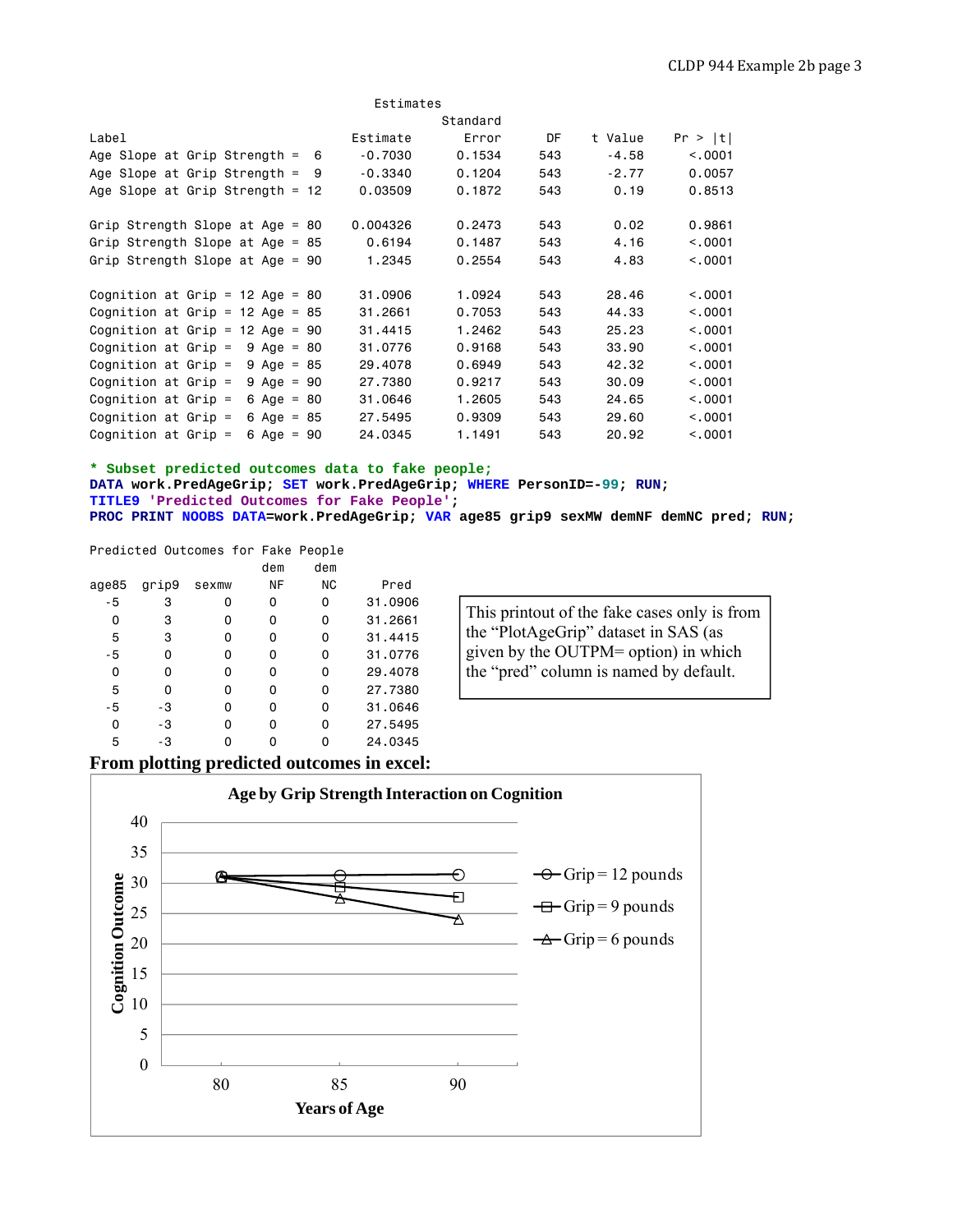#### **From adding COVB in SAS MODEL statement (bolded values needed for %regions macro):**

|     |             |            |            |            | Covariance Matrix for Fixed Effects |            |            |            |
|-----|-------------|------------|------------|------------|-------------------------------------|------------|------------|------------|
| Row | Effect      | Co11       | Co12       | Col3       | Co14                                | Co15       | Co16       | Co17       |
|     | Intercept   | 0.4829     | 0.000454   | $-0.03075$ | $-0.4507$                           | $-0.1820$  | $-0.2263$  | 0.001916   |
| 2   | age85       | 0.000454   | 0.01449    | 0.003317   | 0.005024                            | $-0.00413$ | $-0.00115$ | 0.000959   |
| 3   | grip9       | $-0.03075$ | 0.003317   | 0.02212    | 0.05374                             | $-0.01339$ | $-0.00030$ | 0.000203   |
| 4   | sexMW       | $-0.4507$  | 0.005024   | 0.05374    | 0.7873                              | $-0.07102$ | 0.02371    | 0.002695   |
| 5   | demNF       | $-0.1820$  | $-0.00413$ | $-0.01339$ | $-0.07102$                          | 1.0274     | 0.2129     | $-0.00268$ |
| 6   | demNC       | $-0.2263$  | $-0.00115$ | $-0.00030$ | 0.02371                             | 0.2129     | 2.2878     | 0.002396   |
| 7   | age85*grip9 | 0.001916   | 0.000959   | 0.000203   | 0.002695                            | $-0.00268$ | 0.002396   | 0.001643   |

**See excel sheet for calculations, as provided by the SAS macro %Regions below:** 

**\* Call macro for regions of significance for main effects of interaction; %***Regions***(FixData=FixAgeGrip, CovBData=CovBAgeGrip, Pred=grip9, Mod=age85, ModCenter=85, Interact=age85\*grip9, Order=6);** 

#### Regions of significance for age85\*grip9 interaction:

The effect of grip9 will be significant at centered values of age85 BELOW the lower bound and ABOVE the upper bound, which translate to these uncentered lower and upper bounds.

| Centered    | Centered   | Uncentered | Uncentered |
|-------------|------------|------------|------------|
| lower       | Upper      | l ower     | Upper      |
| - 14 . 8174 | $-2.28519$ | 70.1826    | 82.7148    |

So the effect of grip strength will be significantly negative below age  $= 70.19$  years, nonsignificant between age = 70.19 and 82.71 years, and significantly positive after age =  $82.71$  years.

**\* Call macro for regions of significance for main effects of interaction; %***Regions***(FixData=FixAgeGrip, CovBData=CovBAgeGrip, Pred=age85, Mod=grip9, ModCenter=9, Interact=age85\*grip9, Order=6)** 

#### Regions of significance for age85\*grip9 interaction:

The effect of age85 will be significant at centered values of grip9 BELOW the lower bound and ABOVE the upper bound, which translate to these uncentered lower and upper bounds.

| Centered | Centered | Uncentered | Uncentered |
|----------|----------|------------|------------|
| l ower   | Upper    | lower      | Upper      |
| 0.66541  | 9.52041  | 9.66541    | 18.5204    |

Similarly, the effect of age will be significantly negative below grip strength = 9.66 pounds, nonsignificant between 9.66 and 18.48 pounds, and significantly positive after 18.48 pounds.

```
* Call macro to calculate R2 for overall model;
%ModelR2(CovBase=CovEmpty, CovFewer=CovDem, CovMore=CovAgeGrip);
```
R2 (% Reduction) Overall and for CovDem vs. CovAgeGrip

|            |          |          |        |        |         | R2 from    |              |
|------------|----------|----------|--------|--------|---------|------------|--------------|
| Name       | CovParm  | Estimate | StdErr | ZValue | ProbZ   | Base       | R2 Increment |
| CovEmpty   | Residual | 120.76   | 7.2887 | 16.57  | < 0.001 | $-0.00000$ |              |
| CovDem     | Residual | 88,0709  | 5.3401 | 16.49  | < 0.001 | 0.27069    |              |
| CovAgeGrip | Residual | 86,7615  | 5.2655 | 16.48  | < 0.001 | 0.28153    | 0.010843     |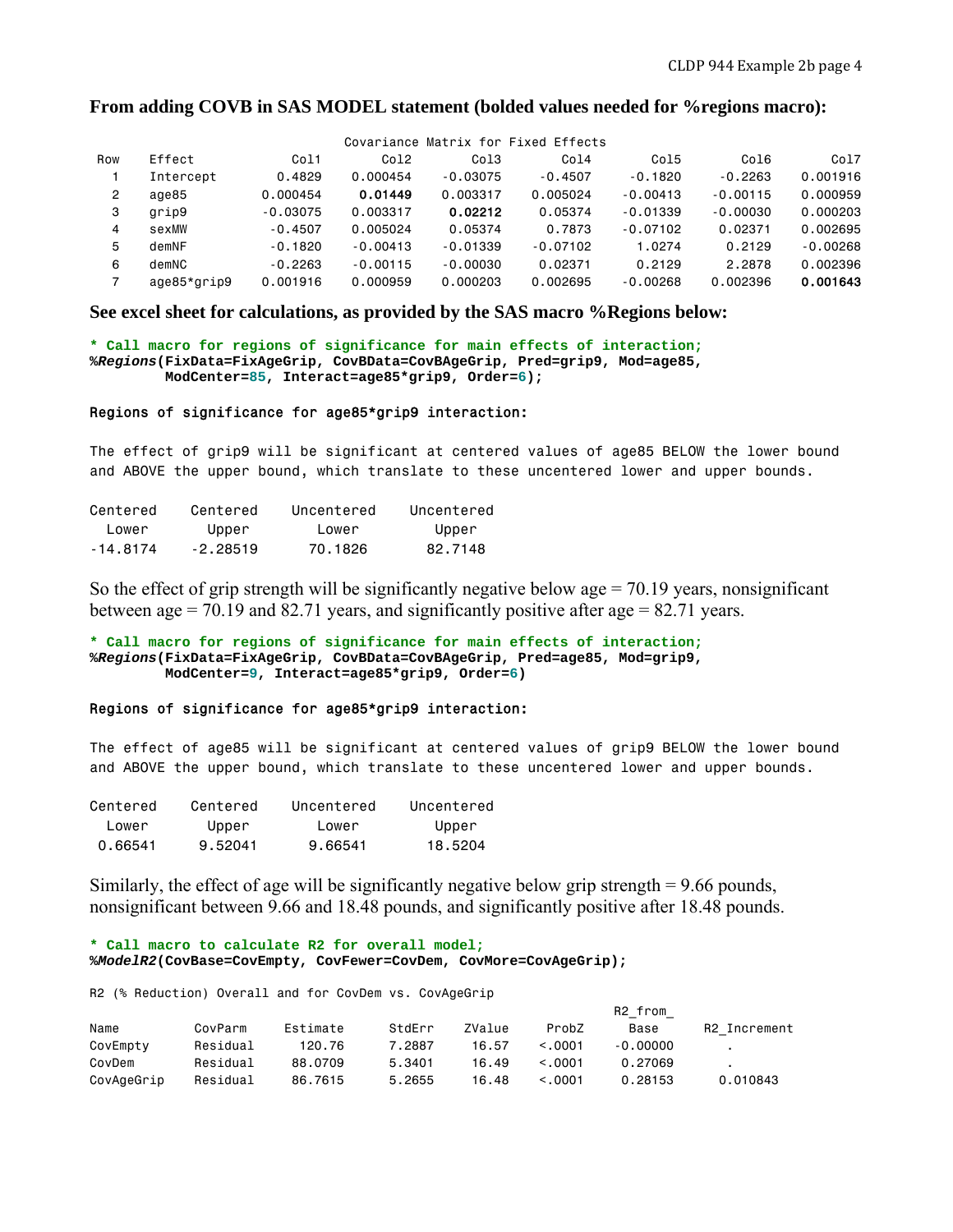# **MIXED Syntax and Output for Equation 2.18, adding sexMW\*demNC, sexMW\*demNF, age85\*sexMW, grip9\*sexMW, age85\*grip9\*sexMW:**

#### **Syntax for creating fake people to show three-way interaction in SAS:**

|       |                    |                                               |              |                   |              | * Creating 'fake people' to show age*grip*sex interaction;              |
|-------|--------------------|-----------------------------------------------|--------------|-------------------|--------------|-------------------------------------------------------------------------|
|       |                    |                                               |              |                   |              | * Each row is a fake person for which to create a predicted outcome;    |
|       |                    |                                               |              |                   |              | DATA work.FakeAgeGripSex; INPUT personID grip9 age85 sexMW demNF demNC; |
|       | <b>DATALINES</b> : |                                               |              |                   |              |                                                                         |
| -99   | 3                  | $-5$ 0                                        |              | $\mathbf 0$       | 0            |                                                                         |
| -99   | $\frac{3}{2}$ 0    |                                               | $\bullet$    | $\mathbf 0$       | $\mathbf{0}$ | Note that the variables that are not part of the age*grip*sex           |
|       | $-99$ 3 5 0 0      |                                               |              |                   | $\mathbf 0$  | interaction are held constant at 0, but they must be included           |
|       | $-99$ 0 $-5$ 0 0   |                                               |              |                   | $\mathbf 0$  |                                                                         |
| $-99$ | $\mathbf{0}$       | $\mathbf{0}$                                  | $\mathbf{0}$ | $\mathbf{0}$      | $\Omega$     | for predicted outcomes to be created.                                   |
| -99   | $\Omega$           |                                               | 50           | $\mathbf 0$       | $\mathbf 0$  |                                                                         |
| -99   |                    | $-3 - -5$                                     | $\mathbf{0}$ | $\mathbf 0$       | $\Omega$     |                                                                         |
| -99   | $-3$               | $\begin{array}{ccc} & & 0 & 0 \\ \end{array}$ |              | $\mathbf 0$       | $\mathbf 0$  |                                                                         |
| -99   |                    | $-3$ 5 0 0                                    |              |                   | $\mathbf 0$  |                                                                         |
| $-99$ | $3 - 5$ 1 0        |                                               |              |                   |              |                                                                         |
|       |                    |                                               |              |                   | $\Omega$     |                                                                         |
| -99   | 3 0 1 0            |                                               |              |                   | $\mathbf 0$  |                                                                         |
|       | $-99$ 3 5 1 0      |                                               |              |                   | $\Omega$     |                                                                         |
|       | $-99$ 0 $-5$ 1 0   |                                               |              |                   | $\Omega$     |                                                                         |
| -99   | $\bullet$          |                                               | $0$ 1 0      |                   | $\Omega$     |                                                                         |
| -99   | $\mathbf{0}$       |                                               |              | $5\quad 1\quad 0$ | $\mathbf 0$  |                                                                         |
| $-99$ |                    | $-3$ $-5$ 1 0                                 |              |                   | $\mathbf{0}$ | The dataset "PlotAgeGripSex" will be used in estimating                 |
| -99   |                    | $-3$ 0 1 0                                    |              |                   | $\Omega$     | this model instead of the original Chapter 2 dataset.                   |
| -99   | $-3$               | $5 -$                                         | $\mathbf{1}$ | $\mathbf{0}$      | $\mathbf 0$  |                                                                         |
|       |                    |                                               |              |                   |              | ; RUN: * Merge with real data;                                          |

**DATA work.PlotAgeGripSex; MERGE work.Chapter2 work.FakeAgeGripSex; BY personID; RUN;** 

$$
Cognition_i = \beta_0 + \beta_1 (Age_i - 85) + \beta_2 (Grip_i - 9) + \beta_3 (SexMW_i) + \beta_4 (DemNF_i) + \beta_5 (DemNC_i)
$$

$$
+ \beta_6 (\text{Age}_i - 85)(\text{Grip}_i - 9) + \beta_7 (\text{SexMW}_i)(\text{DemNF}_i) + \beta_8 (\text{SexMW}_i)(\text{DemNC}_i)
$$
  
+  $\beta_9 (\text{Age}_i - 85)(\text{SexMW}_i) + \beta_{10} (\text{Grip}_i - 9)(\text{SexMW}_i)$ 

$$
+\beta_{11}(Age_i-85)(Grip_i-9)(SexMW_i)+e_i
$$

**Simple main effects** come from: what it is (main effect)  $+$  what modifies it (2-ways  $+$  3-ways)

## **SAS Model Syntax and Output:**

```
TITLE1 'Eq 2.18: Adding Sex by Age by Grip Three-Way Interaction'; 
TITLE2 'Age 0=85 Grip 0=9 Sex 0=Men Dementia 0=None'; 
* Estimate model on data with fake people to make predictions;
PROC MIXED DATA=work.PlotAgeGripSex COVTEST NOCLPRINT NAMELEN=100 IC METHOD=REML; 
      MODEL cognition = age85 grip9 sexmw demNF demNC 
                        age85*grip9 sexmw*demNF sexmw*demNC 
                         age85*sexMWgrip9*sexMW age85*grip9*sexMW 
                           / SOLUTION DDFM=BW OUTPM=Pred3AgeSexGrip; 
      ODS OUTPUT CovParms=Cov3AgeSexGrip;
```
## **Simple main effect of age:**

```
\beta_1(Age_i-85) + \beta_6(Age_i-85)(Grip_i-9) + \beta_9(Age_i-85)(SexMW_i) + \beta_{11}(Age_i-85)(Grip_i-9)(SexMW_i)= (Age<sub>i</sub>-85)*[<u>β</u><sub>1</sub> + <u>β</u><sub>6</sub>(Grip<sub>i</sub>-9) + <u>β</u><sub>9</sub>(SexMW<sub>i</sub>) + <u>β</u><sub>11</sub>(Grip<sub>i</sub>-9)(SexMW<sub>i</sub>)]
```

```
* Request simple effects of Age; 
ESTIMATE "Age for Grip=6, Men" age85 1 age85*grip9 -3 age85*sexMW 0 age85*grip9*sexMW 0;<br>ESTIMATE "Age for Grip=9, Men" age85 1 age85*grip9 0 age85*sexMW 0 age85*grip9*sexMW 0;
ESTIMATE "Age for Grip=9, Men" age85 1 age85*grip9 0 age85*sexMW 0 age85*grip9*sexMW 0; 
ESTIMATE "Age for Grip=12, Men" age85 1 age85*grip9 3 age85*sexMW 0 age85*grip9*sexMW 0; 
ESTIMATE "Age for Grip=6, Women" age85 1 age85*grip9 -3 age85*sexMW 1 age85*grip9*sexMW -3; 
ESTIMATE "Age for Grip=9, Women" age85 1 age85*grip9 0 age85*sexMW 1 age85*grip9*sexMW 0; 
ESTIMATE "Age for Grip=12, Women" age85 1 age85*grip9 3 age85*sexMW 1 age85*grip9*sexMW 3;
```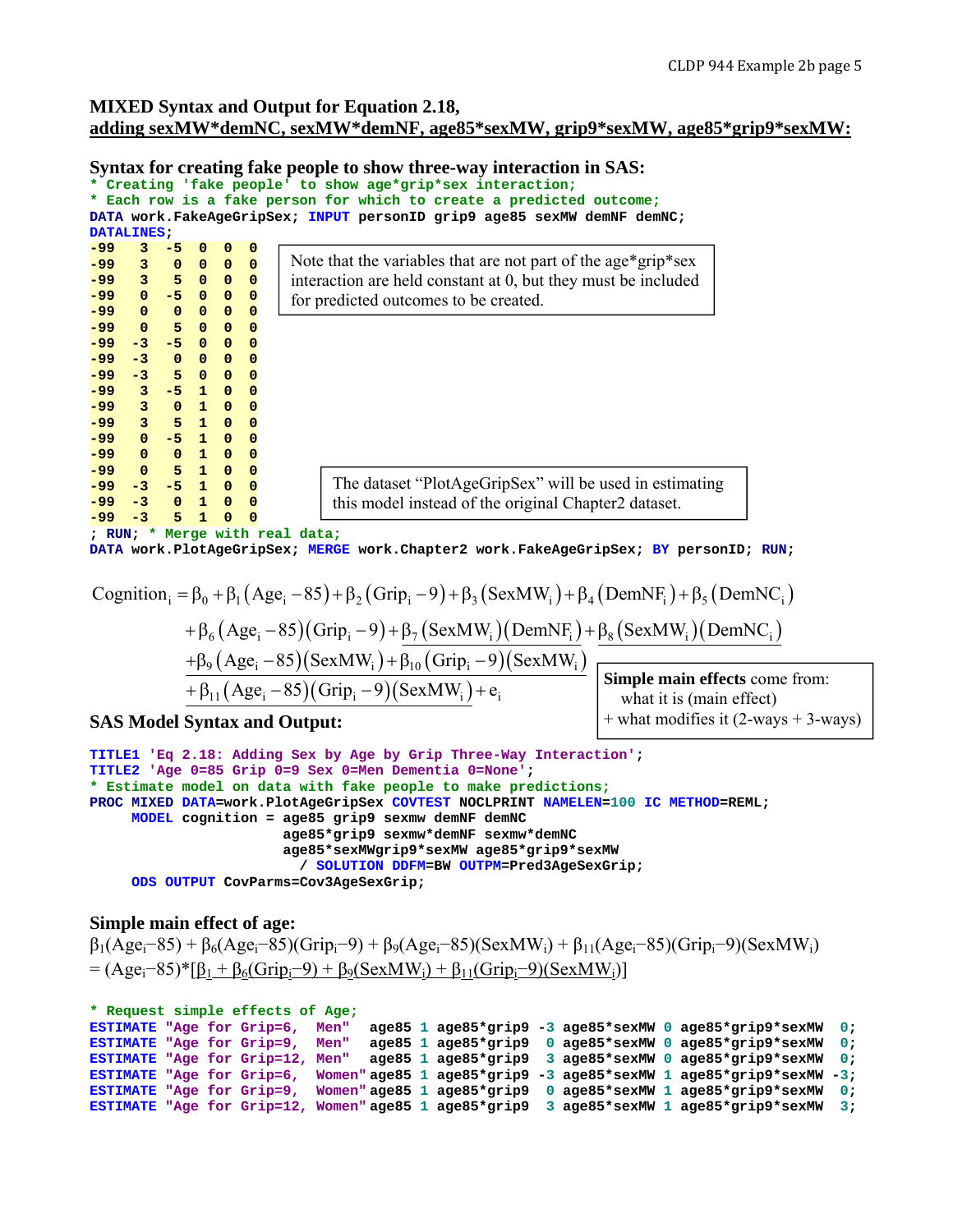#### **Simple main effect of grip strength:**

```
\beta_2(Grip_i-9) + \beta_6(Age_i-85)(Grip_i-9) + \beta_{10}(Grip_i-9)(SexMW_i) + \beta_{11}(Age_i-85)(Grip_i-9)(SexMW_i)= (Grip<sub>i</sub>–9)*[\beta_2 + \beta_6(Age_i-85) + \beta_{10}(SexMW_i) + \beta_{11}(Age_i-85)(SexMW_i)]
```

```
* Request simple effects of Grip;
```

```
ESTIMATE "Grip for Age=80, Men" grip9 1 age85*grip9 -5 grip9*sexMW 0 age85*grip9*sexMW 0; 
                                 grip9 1 age85*grip9 0 grip9*sexMW 0 age85*grip9*sexMW 0;
ESTIMATE "Grip for Age=90, Men" grip9 1 age85*grip9 5 grip9*sexMW 0 age85*grip9*sexMW 0; 
ESTIMATE "Grip for Age=80, Women" grip9 1 age85*grip9 -5 grip9*sexMW 1 age85*grip9*sexMW -5; 
ESTIMATE "Grip for Age=85, Women" grip9 1 age85*grip9 0 grip9*sexMW 1 age85*grip9*sexMW 0; 
ESTIMATE "Grip for Age=90, Women" grip9 1 age85*grip9 5 grip9*sexMW 1 age85*grip9*sexMW 5;
```
#### **Simple main effect of sex (hold dementia group at 0=none):**

```
\beta_3(SexMW<sub>i</sub>) + \beta_9(Age<sub>i</sub>–85)(SexMW<sub>i</sub>) + \beta_{10}(Grip<sub>i</sub>–9)(SexMW<sub>i</sub>) + \beta_{11}(Age<sub>i</sub>–85)(Grip<sub>i</sub>–9)(SexMW<sub>i</sub>)
  = (SexMW<sub>i</sub>) *[\beta_3+\beta_9(Age<sub>i</sub>–85) + \beta_{10}(Grip<sub>i</sub>–9) + \beta_{11}(Age<sub>i</sub>–85)(Grip<sub>i</sub>–9)]
```

```
* Request simple effects of Sex (hold demgroup 0=None);
```

```
ESTIMATE "Sex: Age=80, Grip=6" sexMW 1 age85*sexMW-5 grip9*sexMW -3 age85*grip9*sexMW 15; 
ESTIMATE "Sex: Age=85, Grip=6" sexMW 1 age85*sexMW 0 grip9*sexMW -3 age85*grip9*sexMW 0; 
ESTIMATE "Sex: Age=90, Grip=6" sexMW 1 age85*sexMW 5 grip9*sexMW -3 age85*grip9*sexMW -15; 
ESTIMATE "Sex: Age=80, Grip=9" sexMW 1 age85*sexMW-5 grip9*sexMW 0 age85*grip9*sexMW 0; 
ESTIMATE "Sex: Age=85, Grip=9" sexMW 1 age85*sexMW 0 grip9*sexMW 0 age85*grip9*sexMW 0; 
ESTIMATE "Sex: Age=90, Grip=9" sexMW 1 age85*sexMW 5 grip9*sexMW 0 age85*grip9*sexMW 0; 
ESTIMATE "Sex: Age=80,Grip=12" sexMW 1 age85*sexMW-5 grip9*sexMW 3 age85*grip9*sexMW -15; 
ESTIMATE "Sex: Age=85,Grip=12" sexMW 1 age85*sexMW 0 grip9*sexMW 3 age85*grip9*sexMW
ESTIMATE "Sex: Age=90,Grip=12" sexMW 1 age85*sexMW 5 grip9*sexMW 3 age85*grip9*sexMW 15;
```
**Simple two-way interaction of age\*grip:**  $\beta_6(Age_i-85)(Grip_i-9) + \beta_{11}(Age_i-85)(Grip_i-9)(SexMW_i)$ 

```
* Request simple two-way interactions of age*grip;
ESTIMATE "Age by Grip: Men" age85*grip9 1 age85*grip9*sexMW 0; 
ESTIMATE "Age by Grip: Women" age85*grip9 1 age85*grip9*sexMW 1;
```
**Simple two-way interaction of age\*sex:**  $\beta_9(Age_i-85)(SexMW_i)+\beta_{11}(Age_i-85)(Grip_i-9)(SexMW_i)$ 

```
* Request simple two-way interactions of age*sex;
ESTIMATE "Sex by Age: Grip=6" age85*sexMW 1 age85*grip9*sexMW -3; 
ESTIMATE "Sex by Age: Grip=9" age85*sexMW 1 age85*grip9*sexMW 0; 
ESTIMATE "Sex by Age: Grip=12" age85*sexMW 1 age85*grip9*sexMW 3;
```
**Simple two-way interaction of grip\*sex:**  $\beta_{10}(Grip_i-9)(SexMW_i) + \beta_{11}(Age_i-85)(Grip_i-9)(SexMW_i)$ 

```
* Request simple two-way interactions of grip*sex;
ESTIMATE "Sex by Grip: Age=80" grip9*sexMW 1 age85*grip9*sexMW -5; 
ESTIMATE "Sex by Grip: Age=85" grip9*sexMW 1 age85*grip9*sexMW
ESTIMATE "Sex by Grip: Age=90" grip9*sexMW 1 age85*grip9*sexMW 5; 
RUN; TITLE1; TITLE2;
```

|  | Number of Observations          |     |
|--|---------------------------------|-----|
|  | Number of Observations Read     | 568 |
|  | Number of Observations Used     | 550 |
|  | Number of Observations Not Used | 18  |

| Note that it did not use our 18 fake people to estimate |
|---------------------------------------------------------|
| the model (because they don't have outcomes).           |

|          | Covariance Parameter Estimates |          |       |         |                                                   |
|----------|--------------------------------|----------|-------|---------|---------------------------------------------------|
|          |                                | Standard |       |         | This is the amount of residual variance remaining |
| Cov Parm | Estimate                       | Error    | Value | Pr > Z  | after adding the new interactions.                |
| Residual | 85.9433                        | 5.2401   | 16.40 | < 0.001 |                                                   |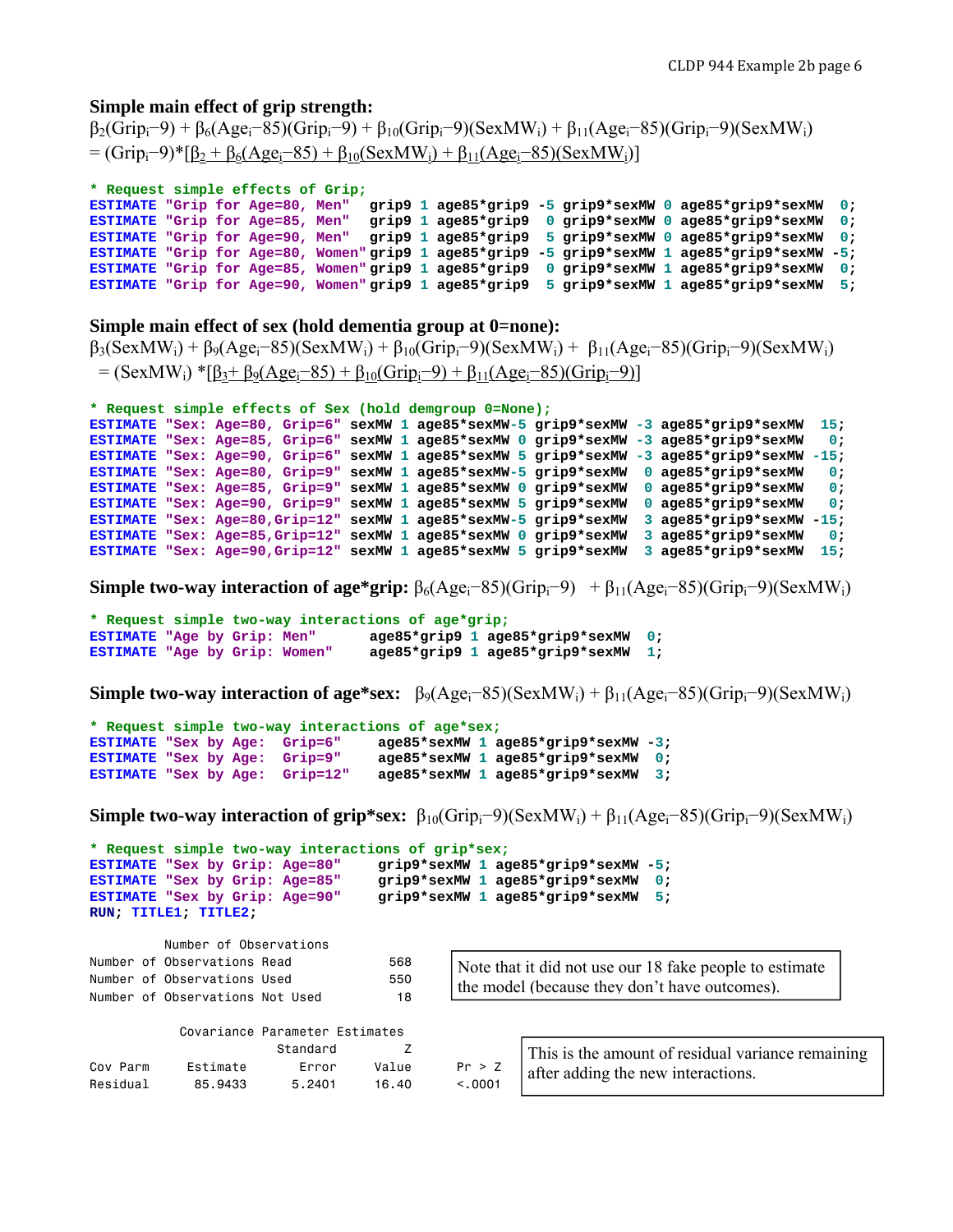|                   |            | Solution for Fixed Effects |     |         |         |
|-------------------|------------|----------------------------|-----|---------|---------|
|                   |            | Standard                   |     |         |         |
| Effect            | Estimate   | Error                      | DF  | t Value | Pr >  t |
| Intercept         | 28,9558    | 0.7972                     | 538 | 36.32   | < 0.001 |
| age85             | $-0.4983$  | 0.2063                     | 538 | $-2.42$ | 0.0160  |
| grip9             | 0.7393     | 0.2364                     | 538 | 3.13    | 0.0019  |
| sexMW             | $-2.9735$  | 1.0364                     | 538 | $-2.87$ | 0.0043  |
| demNF             | $-6.1654$  | 1,6379                     | 538 | $-3.76$ | 0.0002  |
| demNC             | $-11.7837$ | 2.2479                     | 538 | $-5.24$ | < 0.001 |
|                   |            |                            |     |         |         |
| age85*grip9       | 0.2300     | 0.07595                    | 538 | 3.03    | 0.0026  |
| sexMW*demNF       | 0.3969     | 2.0796                     | 538 | 0.19    | 0.8487  |
| sexMW*demNC       | $-8.1457$  | 3,0283                     | 538 | $-2.69$ | 0.0074  |
| age85*sexMW       | 0.09507    | 0.2742                     | 538 | 0.35    | 0.7289  |
| grip9*sexMW       | $-0.2001$  | 0.3046                     | 538 | $-0.66$ | 0.5115  |
|                   |            |                            |     |         |         |
| age85*grip9*sexMW | $-0.1583$  | 0.09532                    | 538 | $-1.66$ | 0.0974  |

#### Estimates

|                           |           | Standard |     |         |         |
|---------------------------|-----------|----------|-----|---------|---------|
| Label                     | Estimate  | Error    | DF  | t Value | Pr >  t |
| Age for Grip=6,<br>Men    | $-1.1882$ | 0.3659   | 538 | $-3.25$ | 0.0012  |
| Age for Grip=9,<br>Men    | $-0.4983$ | 0.2063   | 538 | $-2.42$ | 0.0160  |
| Age for Grip=12,<br>Men   | 0.1916    | 0.2346   | 538 | 0.82    | 0.4146  |
| Age for Grip=6,<br>Women  | $-0.6183$ | 0.1694   | 538 | $-3.65$ | 0.0003  |
| Age for Grip=9,<br>Women  | $-0.4032$ | 0.1806   | 538 | $-2.23$ | 0.0260  |
| Age for Grip=12,<br>Women | $-0.1882$ | 0.3103   | 538 | $-0.61$ | 0.5446  |
| Grip for Age=80, Men      | $-0.4105$ | 0.4368   | 538 | $-0.94$ | 0.3478  |
| Grip for Age=85, Men      | 0.7393    | 0.2364   | 538 | 3.13    | 0.0019  |
| Grip for Age=90, Men      | 1.8891    | 0.4576   | 538 | 4.13    | < 0.001 |
| Grip for Age=80, Women    | 0.1808    | 0.3294   | 538 | 0.55    | 0.5834  |
| Grip for Age=85, Women    | 0.5392    | 0.1920   | 538 | 2.81    | 0.0052  |
| Grip for Age=90, Women    | 0.8976    | 0.3622   | 538 | 2.48    | 0.0135  |
| Sex: Age=80, Grip=6       | $-5.2227$ | 2.5462   | 538 | $-2.05$ | 0.0407  |
| Sex: Age=85, Grip=6       | $-2.3733$ | 1.4657   | 538 | $-1.62$ | 0.1060  |
| Sex: Age=90, Grip=6       | 0.4761    | 2.4373   | 538 | 0.20    | 0.8452  |
| Sex: Age=80, Grip=9       | $-3.4489$ | 1.6404   | 538 | $-2.10$ | 0.0360  |
| Sex: Age=85, Grip=9       | $-2.9735$ | 1.0364   | 538 | $-2.87$ | 0.0043  |
| Sex: Age=90, Grip=9       | $-2.4981$ | 1.7931   | 538 | $-1.39$ | 0.1641  |
| Sex: Age=80, Grip=12      | $-1.6750$ | 2.0704   | 538 | $-0.81$ | 0.4188  |
| Sex: Age=85, Grip=12      | $-3.5737$ | 1.2921   | 538 | $-2.77$ | 0.0059  |
| Sex: Age=90, Grip=12      | $-5.4724$ | 2.5730   | 538 | $-2.13$ | 0.0339  |
| Age by Grip: Men          | 0.2300    | 0.07595  | 538 | 3.03    | 0.0026  |
| Age by Grip: Women        | 0.07169   | 0.05761  | 538 | 1.24    | 0.2139  |
| Age by Sex:<br>Grip=6     | 0.5699    | 0.4032   | 538 | 1.41    | 0.1581  |
| Age by Sex:<br>$Grip=9$   | 0.09507   | 0.2742   | 538 | 0.35    | 0.7289  |
| Age by Sex:<br>$Grip=12$  | $-0.3797$ | 0.3890   | 538 | $-0.98$ | 0.3295  |
| Grip by Sex: Age=80       | 0.5913    | 0.5471   | 538 | 1.08    | 0.2803  |
| Grip by Sex: Age=85       | $-0.2001$ | 0.3046   | 538 | $-0.66$ | 0.5115  |
| Grip by Sex: Age=90       | $-0.9914$ | 0.5836   | 538 | $-1.70$ | 0.0899  |